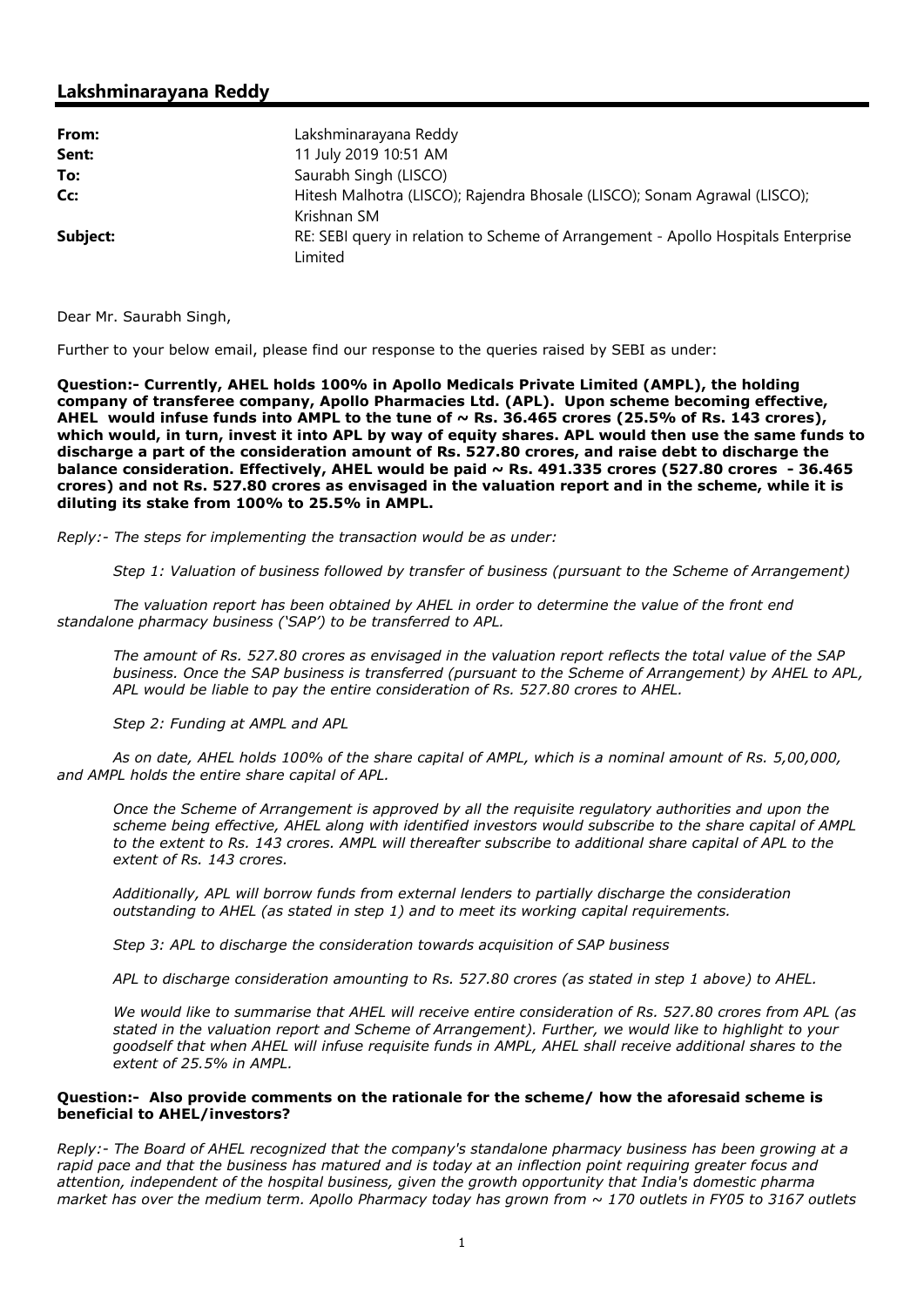as of September 30, 2018, in  $\sim$  400 cities/towns spread over 20 states and 4 Union territories and is currently serving about 300,000 customers daily through a dedicated employee strength of about 21,000 plus.

With a well-established track record of growth, a proven ability to expand its pharmacy network and a strong brand salience, the Board recognized that it is now – appropriate for this business to be a separate business entity with a clear strategy and vision for itself.

Further 1) the re-organised structure should follow existing regulatory framework , while allowing AHEL to focus on hospitals and healthcare services which is its core business; 2) the sale proceeds would be utilised for repayment of debt, and deleveraging the balance sheet and consequently improving the return on investment and 3) set the platform for "value discovery" of the pharmacy business at a later stage with the ultimate objective of maximising shareholder returns.

#### Question:- Further, the details pertaining to the investment of Rs. 143 crores into AMPL, and the fact that APL would assume debt to pay off consideration amount is not disclosed in the scheme. Company is advised to comment on the same.

Reply:- The Scheme of Arrangement pertains to transfer of the SAP from AHEL (listed company) to APL for a consideration of INR 527.8 crores. The consideration for transfer of SAP business shall be for cash consideration and the same is also specified in the Scheme of Arrangement. Thus, all the requisite information relevant for the transfer of SAP business is already forming part of the Scheme of Arrangement."

Should you require any further clarifications, do let us know.

Best regards,

For APOLLO HOSPITALS ENTERPRISE LIMITED

L. Lakshmi Narayana Reddy Sr. General Manager – Secretarial Tel No. 044-28290956 (M) – 99413 35356.

From: Saurabh Singh (LISCO) [mailto:saurabhs@nse.co.in] Sent: 09 July 2019 19:05 To: Lakshminarayana Reddy Cc: Hitesh Malhotra (LISCO); Rajendra Bhosale (LISCO); Sonam Agrawal (LISCO) Subject: SEBI query in relation to Scheme of Arrangement - Apollo Hospitals Enterprise Limited

### Dear Sir,

In reference to subject kindly provide clarification on the comments given by SEBI on proposed Scheme of Arrangement of Apollo Hospitals Enterprise Limited and attach requisite documents (if required).

Currently, AHEL holds 100% in Apollo Medicals Private Limited (AMPL), the holding company of transferee company, Apollo Pharmacies Ltd. (APL). Upon scheme becoming effective, AHEL would infuse funds into AMPL to the tune of ~ Rs. 36.465 crores (25.5% of Rs. 143 crores), which would, in turn, invest it into APL by way of equity shares. APL would then use the same funds to discharge a part of the consideration amount of Rs. 527.80 crores, and raise debt to discharge the balance consideration. Effectively, AHEL would be paid ~ Rs. 491.335 crores (527.80 crores - 36.465 crores) and not Rs. 527.80 crores as envisaged in the valuation report and in the scheme, while it is diluting its stake from 100% to 25.5% in AMPL.

Also provide comments on the rationale for the scheme/ how the aforesaid scheme is beneficial to AHEL/investors?

Further, the details pertaining to the investment of Rs. 143 crores into AMPL, and the fact that APL would assume debt to pay off consideration amount is not disclosed in the scheme. Company is advised to comment on the same.

### Warm regards